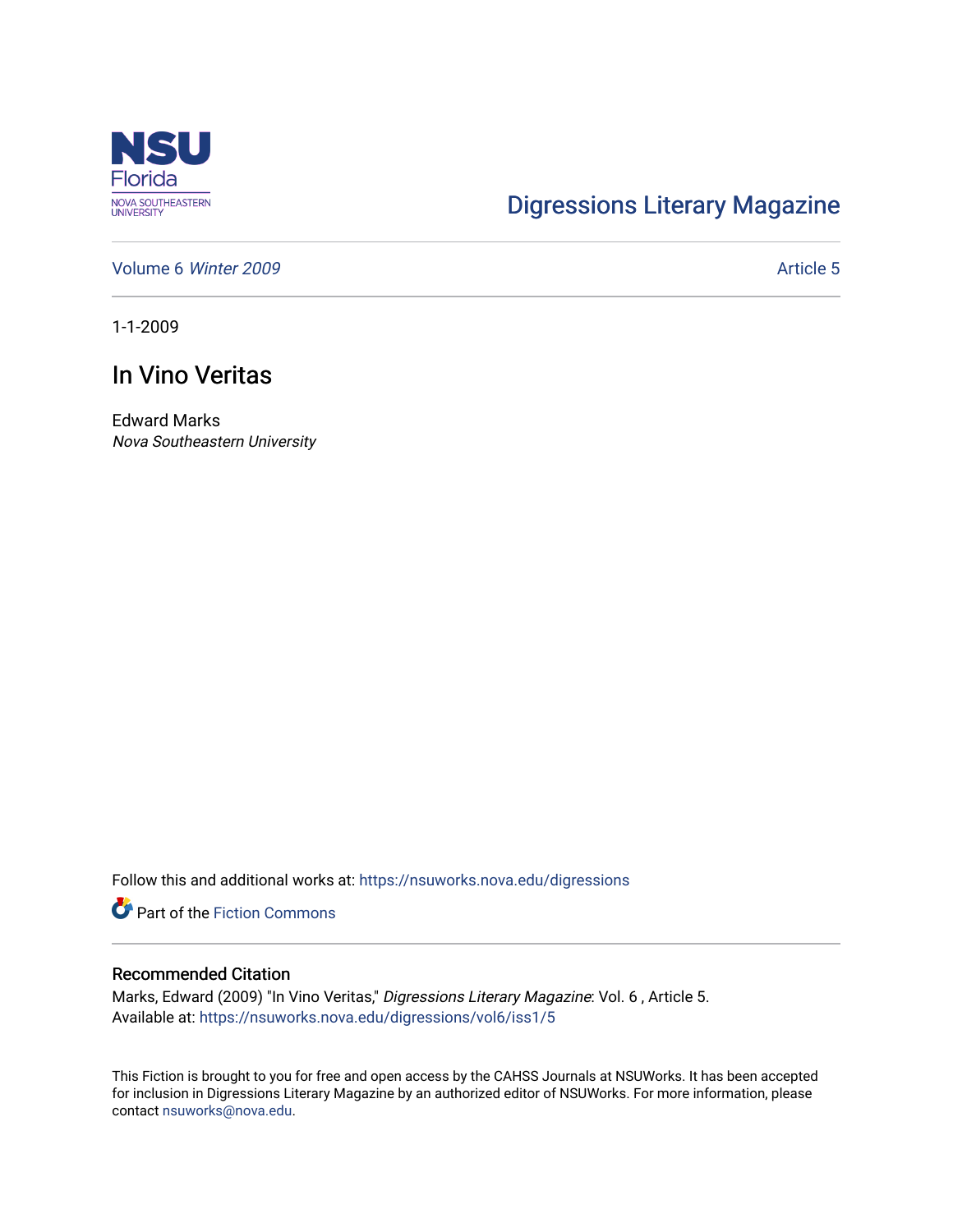## In Vino Veritas *Edward Marks*

When I was halfway through eighth grade, my parents and I went on a cruise around Christmas break, taking along my cousin Sarah, my mother's blood niece who my father never quite knew what to say to. He would, unwittingly, talk to her like she was a little younger than she actually was, trying his best to keep everything friendly. After telling an age-old joke, asking if she got it, and how her food was, or if school was going well, the conversation would pretty much end.

Before meeting for dinner in the main dining room each night, my father would sit at the bar over a couple of glasses of Grey Goose, popping peanuts into his mouth while waiting for me and the girls. As the leathery, dinosaur-aged lounge pianist butchered Broadway showtunes, guzzling down glasses of vodka balanced atop her instrument and reminiscing about her dead ex-husbands, my father talked with the bartender, a chubby Philippine master of origami. Eventually, the bartender would pour my father a Grey Goose immediately as he sat down, knowing his drink better than anybody. The meals weren't bad, nor were they terribly good either, and the menu's descriptions of the entrees always swam in overly flattering adjectives like "a succulent, mouthwatering potato puree, roasted fennel and mint vinaigrette, a dash of Merlot, porcini mushrooms in a duck sauce, and just a touch of saffron," which was used to describe the chicken. This was to make Americans feel sophisticated, my father explained.

"It's bullshit," he said, letting me in on a little secret, about when restaurants would serve a raspberry sorbet to cleanse the palate before the meal, as this one did.

Each person we saw there, we saw again and again and nicknamed them. One guy at the table right beside us, who always sat there with his relatively normal-looking family, had a mullet and skin like Willem Dafoe. We called him "Mullet Man." Earlier in the trip, a woman around my parents' age, who had a thick Long Island accent and a titanic 12-carat diamond ring on her finger, stood next to my father in the cafeteria line at breakfast. She took one of the bagels from the counter in front of her. Then, in a second, she turned her head, and it suddenly disappeared.

"Who took my bagel? Who took my bagel? *Where is it?* Where's my bagel? Did you take it?" she screamed, turning to my father. "I want my bagel back!"

The woman freaked out, when she could've gotten another. The poor Filipina girl at the counter began to cry, embarrassed by how she had talked to her. But the woman got her bagel and just moved along in the line, without even so much as an apology. My father looked at the girl with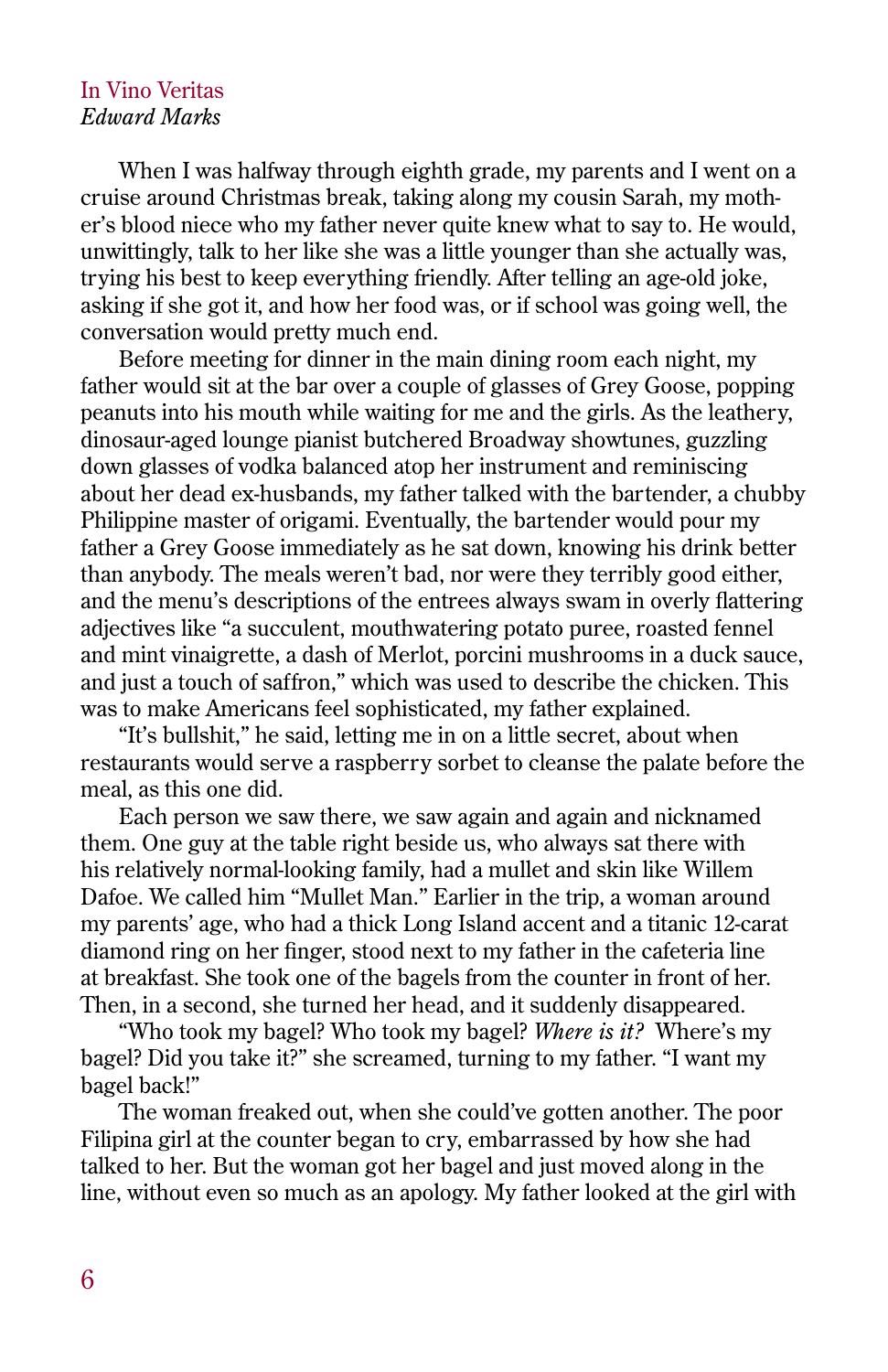utter shame, glancing at her with the eyes of an old dog. Without a word, he had to tell her he was sorry, feeling somehow it was his responsibility.

One afternoon, my mother and Sarah lay on their backs on the ship's deck chairs in their bathing suits. The chairs circled all around the sixth deck, beautiful, mahogany chairs that had never been used before. My mother read *Into Thin Air* by John Krakauer, as Sarah chewed gum, listened to an Avril Lavigne CD on her headphones, and read the latest issue of *Teen People*.

"*God*, I love these chairs," my mother said.

"Oh my God, seriously, I could honestly sit, like, all day in these," Sarah said. "Hey, Wendy, is it okay if we grab some lunch? I'm starving." My mother smiled at her, even though she always tried correcting Sarah on calling her "aunt," not just Wendy.

"Let's go," my mother said.

The two of them got up from their chairs and walked over to the outdoor pools, where the bar and grill was located. My mother and Sarah stood at the bar, waiting for the bartender, a twenty-something girl from somewhere in Eastern Europe, to finish taking the orders of two cruisers in front of them.

The woman ahead got her order and walked off, when the bartender smiled at the customer who was next in line and said, "Yes, sir. What can I do for you?"

The customer ahead was a heavy, bearded fifty-something-year-old man with a gold Rolex and a *Chai* chain around his neck, a necklace practically outsizing the liner herself. The customer stood in front of my mother and Sarah, glaring at the bartender.

"You saw me, you saw me, and you didn't even take my order. You knew goddamn well that I was waiting. You give me service like that again, and I'll report your ass. You understand me?" he said, sticking his index finger out at her.

The customer walked away, not even putting down an order. The bartender looked at Sarah and my mother.

"*Can you believe that guy?*" my mother said to the bartender. "Are you okay?"

"Yeah, I'm fine. … I just don't know what was with him," the bartender said.

That night, my mother and Sarah told my father and me over dinner. "… I mean, that's how people become anti-Semitic," my mother said.

On some nights, Sarah and I went to play board games and swig free Cokes at the ship's Teen Club, where I barely said anything to anyone. One night, Sarah and I were playing a game of cards with some of the girls. One of the girls, who was around Sarah's age, was bonier than a freshly-caught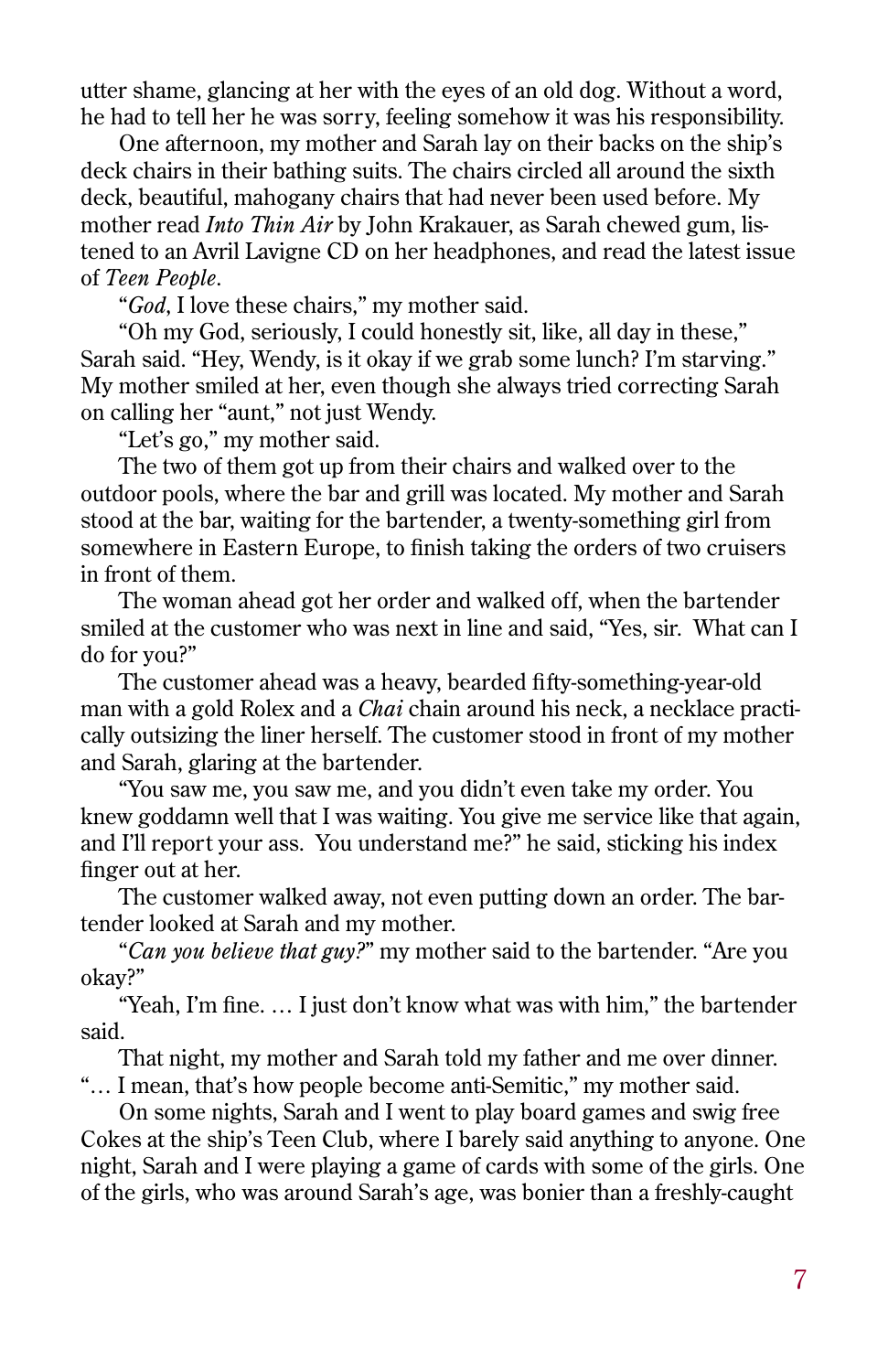piece of sable with a mushy nose and a huge blonde wig out of the sixties. My mother and Sarah had noticed her around the ship before. Poor kid was probably in chemo.

"I don't know. She kinda looks like a Make-a-Wish girl," my mother said, whispering to Sarah, trying to solve the puzzle of the girl's sickly appearance.

Playing cards that night, Sarah was sitting next to me, quietly guiding me through the game. I missed several of my turns, thinking about the strange, sensational disturbance in my pants, and accidentally revealed my cards.

"Wait. I put this one out?" I asked, sliding a card out of my pile.

"No, Eddie, it's not your turn," Sarah said.

"Oh, right, sorry about that," I said.

The Make-a-Wish girl rolled her eyes at me and said, "*Do* you even *know* how to play this game, it's so *easy*…"

"I mean, kind of," I said, blushing.

"Cause it really doesn't look like you do," she said.

"Well, it's not like I'm that good or anything," I said.

"I can tell," she said.

The four of us always went to the earlier dinner, before the show each night. On one of the first nights, before we were forced to sit through an hour and a half of a Clay Aiken wannabe lipsynching "I'm Comin' Home … Ireland," which was a cruise original played against a video montage that made it look like an ad for American Airlines, and a horrible rendition of "Up Where We Belong," the captain came onstage with a microphone in his hand, and welcomed us onto his ship. Speaking with the heavy accent of his native Greece, the captain stood high on the stage at six foot three, with slicked black hair and a tiny birthmark on the right side of his cheek. My father explained to me that many ship captains were Greeks, because of their knowledge of the sea.

"Thank you, my friends, for being here to sail the sea with us tonight," he said, minutes before introducing his entire staff.

As the adults in the theatre sipped on alcoholic beverages, I fidgeted in my seat and drank a glass of Sprite, as my parents had specifically interrupted my order to remind me not to have Diet Coke so late in the evening. The captain lifted up a glass of champagne, toasting in every language, beginning with his own.

"*L'chaim*," the captain said. My parents were the loudest to repeat the toast in Greek.

But one night, something happened. There was a big, drunken family at the dining room's later seating, laughing hysterically and yelling, and blowing balloons that were landing on people's tables. Nobody really said anything, though. After all, they didn't want to get involved.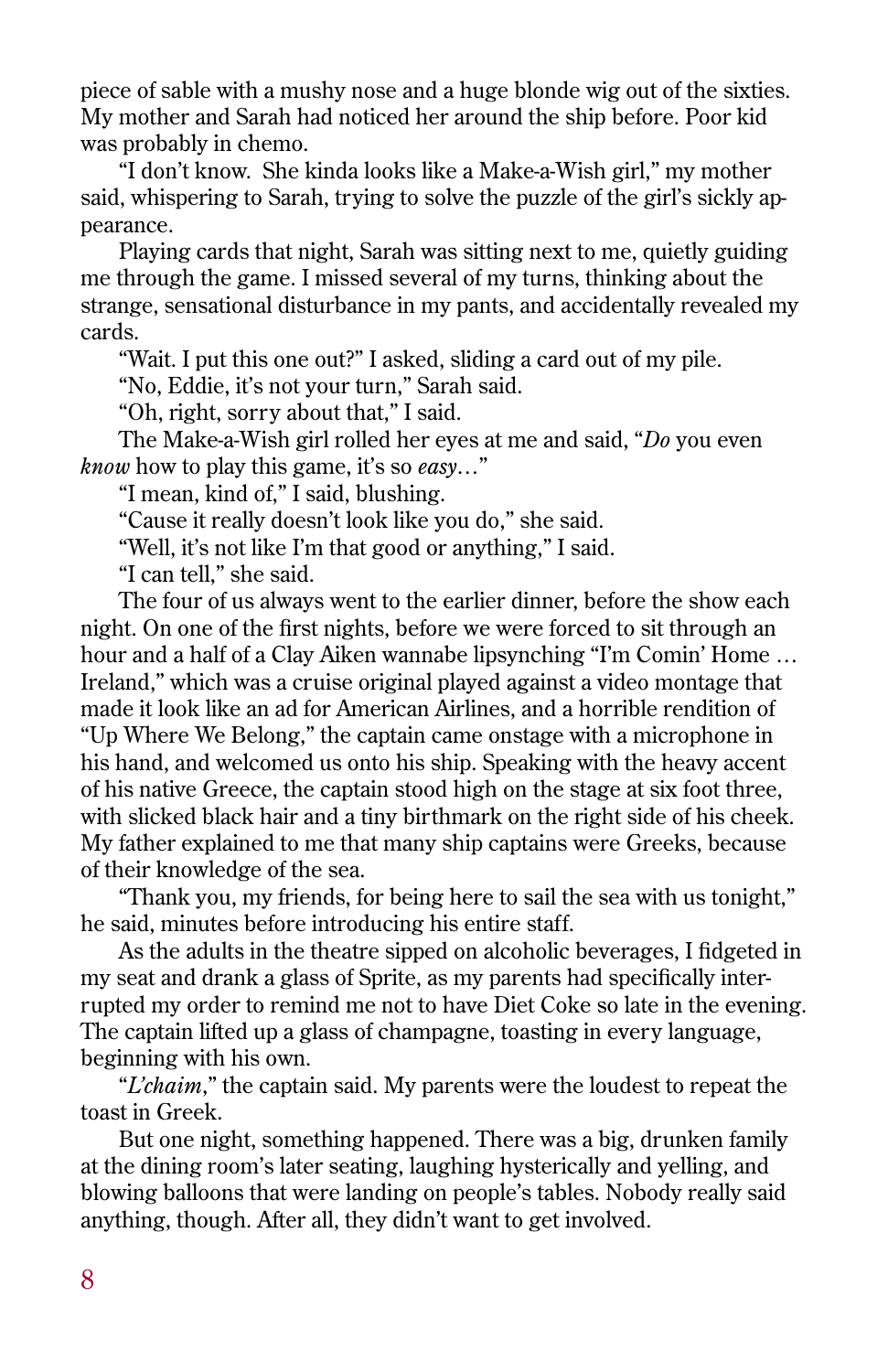"Oh, Bob, *please*, just let it *go*," a woman told her husband.

Their kids were there with them. And they just wanted to eat their dinners. Then, a dead balloon fell on the father's plate, right as he was about to take a bite. The father put his fork down. He leaned back in his chair, sighing. Another fell onto his daughter's. Someone threw it, unwittingly.

"No. No way. That's enough," he said, getting up from his chair.

The father, a small, suited man from New York, went over to the family's table. They were howling at some joke, when he interrupted them.

He tapped a man seated on the shoulder, probably another father, and said "Listen, sorry to bother your dinner there, but you know, I just got a balloon over on my plate, and my wife and I were just wondering, you know, if you'd maybe …"

The blonde-haired man, who already had a tan, sneered with a mocking smile. "Yeah, what?" he asked.

"… Listen, I don't want any trouble, but people here paid good money for this food," he said.

Then, the man stood up. He got up in the father's face, slurring his words.

"So, that's what you're concerned about now, is it? Money? Hell, don't surprise me one bit," the man said.

"Excuse me?" the father asked, a little surprised.

"You can't tell me what to do, you fuckin' kike," he said.

He pushed the father, who got in his face, as the other dinner guests looked on with astonishment. Some of the other husbands tried to hold them back, and busboys came running in. The father pushed him against the table. The man punched him, bringing the father to the floor, when suddenly, the head of security and one of his boys arrived, breaking them apart.

"What the *hell* is going on *here*?" the head of security said, a very faint accent in his voice.

"Why don't you ask this guy?" the father said about the man, picking himself up from the floor.

"Joe, will you get me some goddamn backup over here," the head of security yelled into the walkie-talkie he was holding. He snapped his fingers at the guard, flashing him a knowing look.

"Sir, please, I can explain . . .," the father began.

"*I don't wanna hear it*," the head of security barked.

"This guy's been harassin' me and my family," the man said.

"That's a goddamn lie, asshole, and you know it," the father said.

"*Liar? Liar?* Don't you *ever* call me that again, you goddamn kike! You *hear me*? *That's all you people ever do*," the man said.

"Sir, I'm not gonna ask you again," the security chief said, trying to get him under control, and not hearing what he was saying.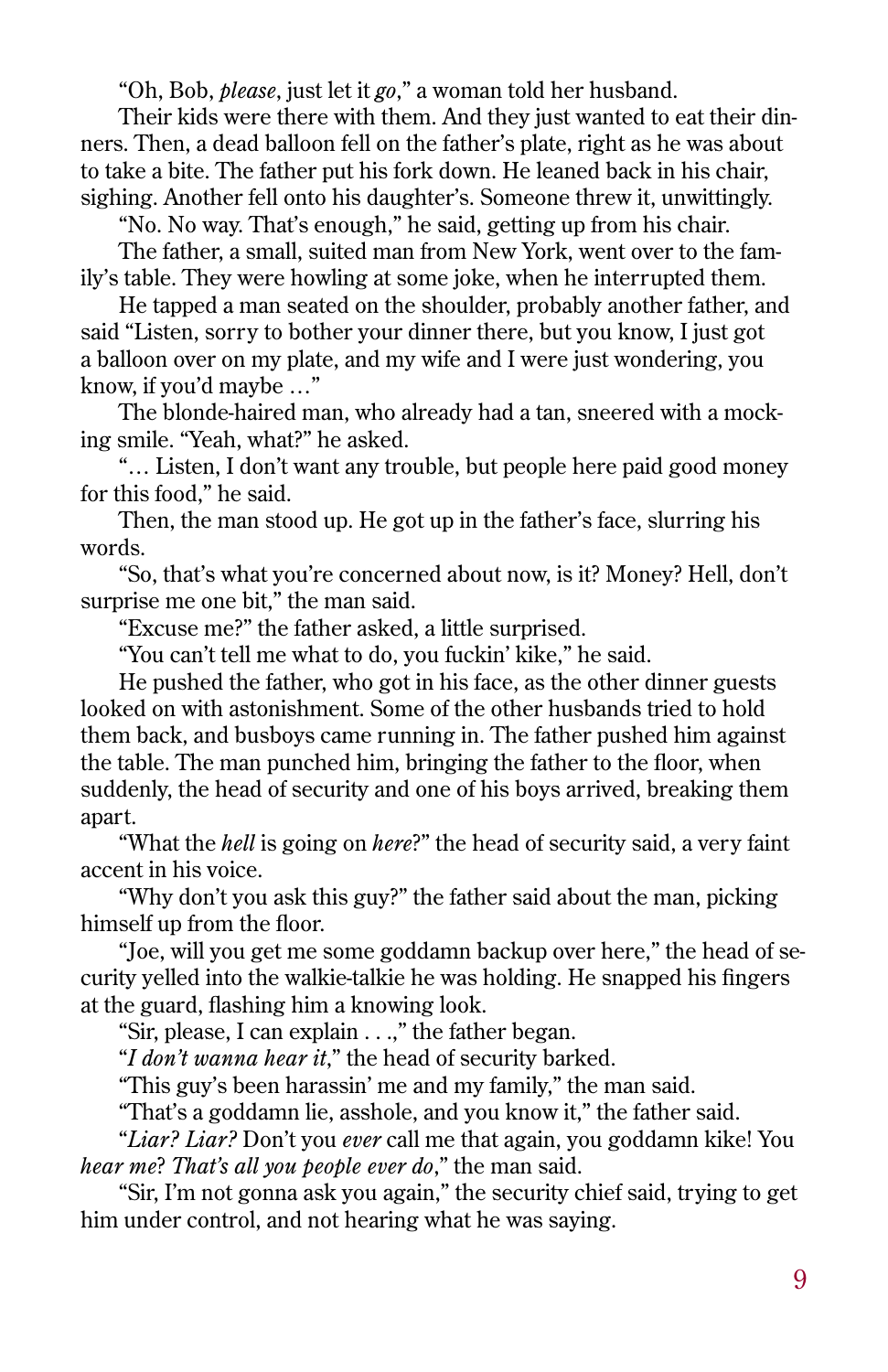"That's how it was then with you Jews, and that's how it's *always gonna be*," the man said to the father, spit hurling from his mouth.

At that second, the head of security stopped. "What did you just say, sir?"

"He heard me," the man said, angrily.

"My father *died* in Yom Kippur, sir," he said. "Why don't we have a little chat in the captain's office, shall we? I can tell you all about it." The head of security smirked, grabbing the man's arm. He turned out to be an ex-agent for the Mossad.

After that night, both of the families ended up apologizing, although the drunken family just apologized to the captain, the dining room staff, and the head of security. No one knew if they ever apologized to the Jewish family, though. They probably did, reluctantly. It wasn't enough. They were banned from eating in the dining room, and for the remainder of their stay, they were forced to spend the rest of their evenings ordering room service from their staterooms.

A few days later, our cruise reached its final night, where the entire waiting staff served flaming baked Alaskas and gathered around the dining room to sing in off-key broken English to say goodbye. As I dug into my first baked Alaska, the dinner guests clapped with screaming applause. I looked up from my plate, and clapped my hand against the napkin in my other hand seconds into the applause.

That night, long after the midnight buffet had closed, I was rolling around in bed, struggling to fall asleep. Thunderous rap music blasted from the deck above, and I lay awake, wondering why they were being so loud.

As New Year's Eve was just days away, a snowstorm hit New York, canceling all flights heading into JFK and LaGuardia. Half of the families on our ship flying out of San Juan would be stuck at the Miami airport until the storm cleared up northeast. Giant suitcases were parked outside the cabins on our floor. Sarah and I woke up, got out of beds, and raced downstairs to meet my parents for breakfast in the cafeteria, leaving our packed bags in the bedroom. My parents sat at one of the tables. Reading the newspaper, my father was eating a plate of corned beef hash, egg whites, and a bagel.

"This doesn't look good," my father said, studying the paper.

"Yeah, but thank God we didn't get it. I mean, four hours at Miami? What a nightmare," my mother said, seeing the two of us walk over. "Hey, you guys, how'd you sleep?"

"I don't know, okay, I guess," I said, still half-asleep and fiddling with the dried-up gunk around my eyes. "Come on, Sarah, let's get some food."

Sarah and I got up to get our breakfast. Resting my tray at one of the stations, I looked around the cafeteria. Every family looked so happy. A